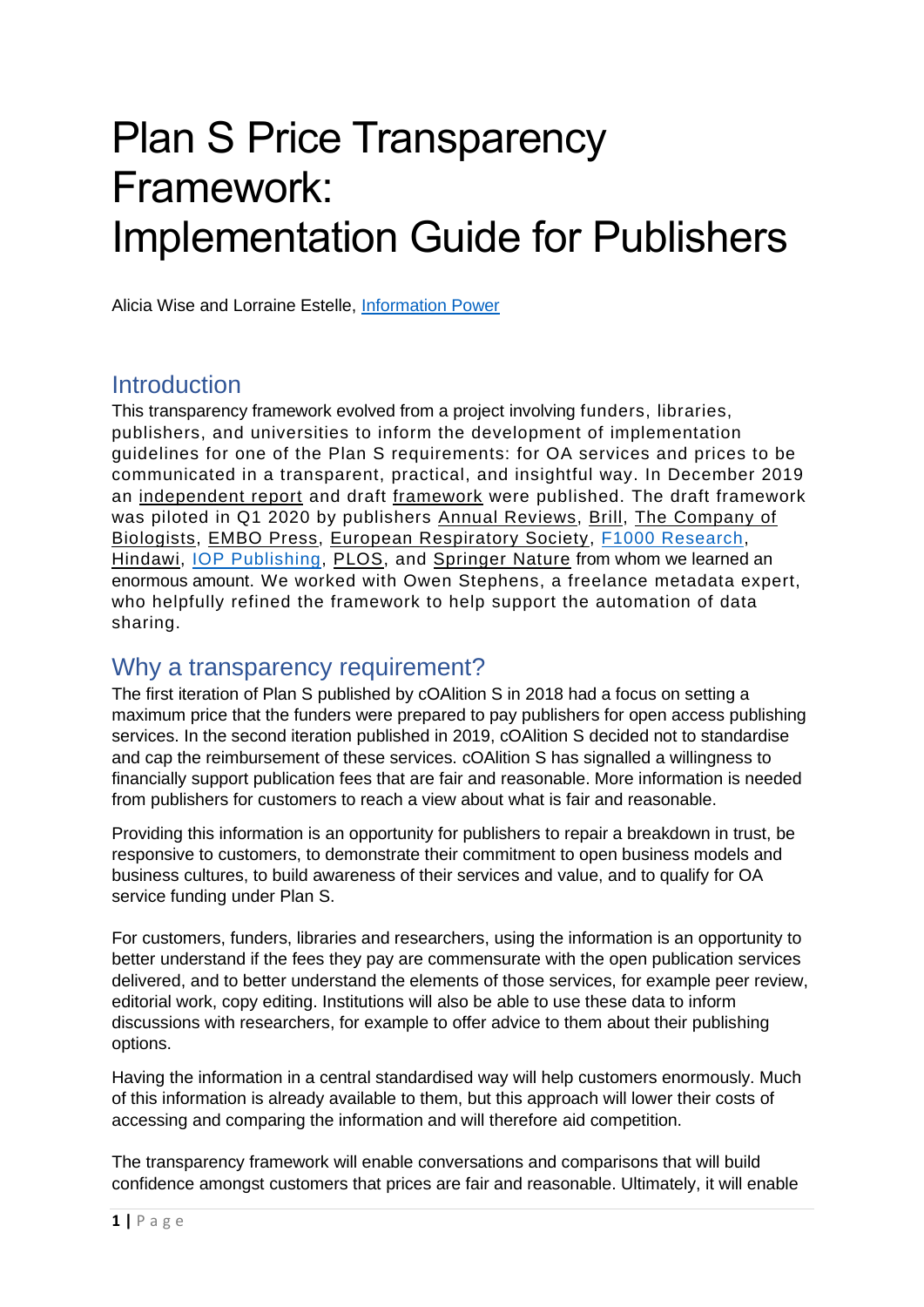publishers to communicate the price of services in a way that is transparent, practical to implement, and insightful.

# How will this work in practice?

This is an evolving framework subject to periodic review and open to influence by publishers, service provides, and users. It is not intended as a cost accounting exercise, nor will it be audited.

Publishers are asked to provide these data annually beginning 1 July 2022. Early adopters are welcome and cOAlition S will provide details on where publishers should deposit data by 1 October 2021. Publishers who wish to provide data for 2019 and/or 2020 will be welcome to do so even though this is not required.

We appreciate that price transparency requirements are new, and it will take time for systems to evolve to capture and report on this information. During our pilot we asked participating publishers to let us know where system developments were required so that we could inform platform vendors. It is possible that your manuscript submission system vendor is already aware of these new requirements and considering how best to support customers to implement price transparency requirements. We encourage you to contact them.

# Structure and data entry conventions

Data should be provided for each title in a publisher's portfolio. Please create a new row for each journal in your portfolio.

If you have a range of titles that are very similar to one another, and all the data provided for these would be within ±5%, then it is acceptable to average across these titles. In this case you would enter each journal in its own row and provide the same data for each title in the group. You would then complete Column F to indicate which rows have been grouped together to calculate the average figures reported.

The data collection spreadsheet is structured in three sections:

- **Basic title metadata** in columns B to U, shaded blue.
- **Contextual metadata** in columns V to AF, shaded orange. These columns provide you with an opportunity to provide both qualitative and quantitative context about your journals and their nature and quality.
- **Price breakdown information** in columns AG to AN, shaded pink.

In order to ensure that data are collected consistently, and in a way that will be easy to analyse and potentially machine process in the future, the following principles and conventions have been followed when creating the Transparency Framework [Data](https://www.informationpower.co.uk/the-transparency-framework-data-collection-spreadsheet/)  [Collection Spreadsheet.](https://www.informationpower.co.uk/the-transparency-framework-data-collection-spreadsheet/)

- Each data set (referring to a single publication) should be a single row
- Each field in the document should be specific and record a single type of information
- Field names contain only alphanumeric characters, underscores and hyphens
- Words in field names are separated by hyphens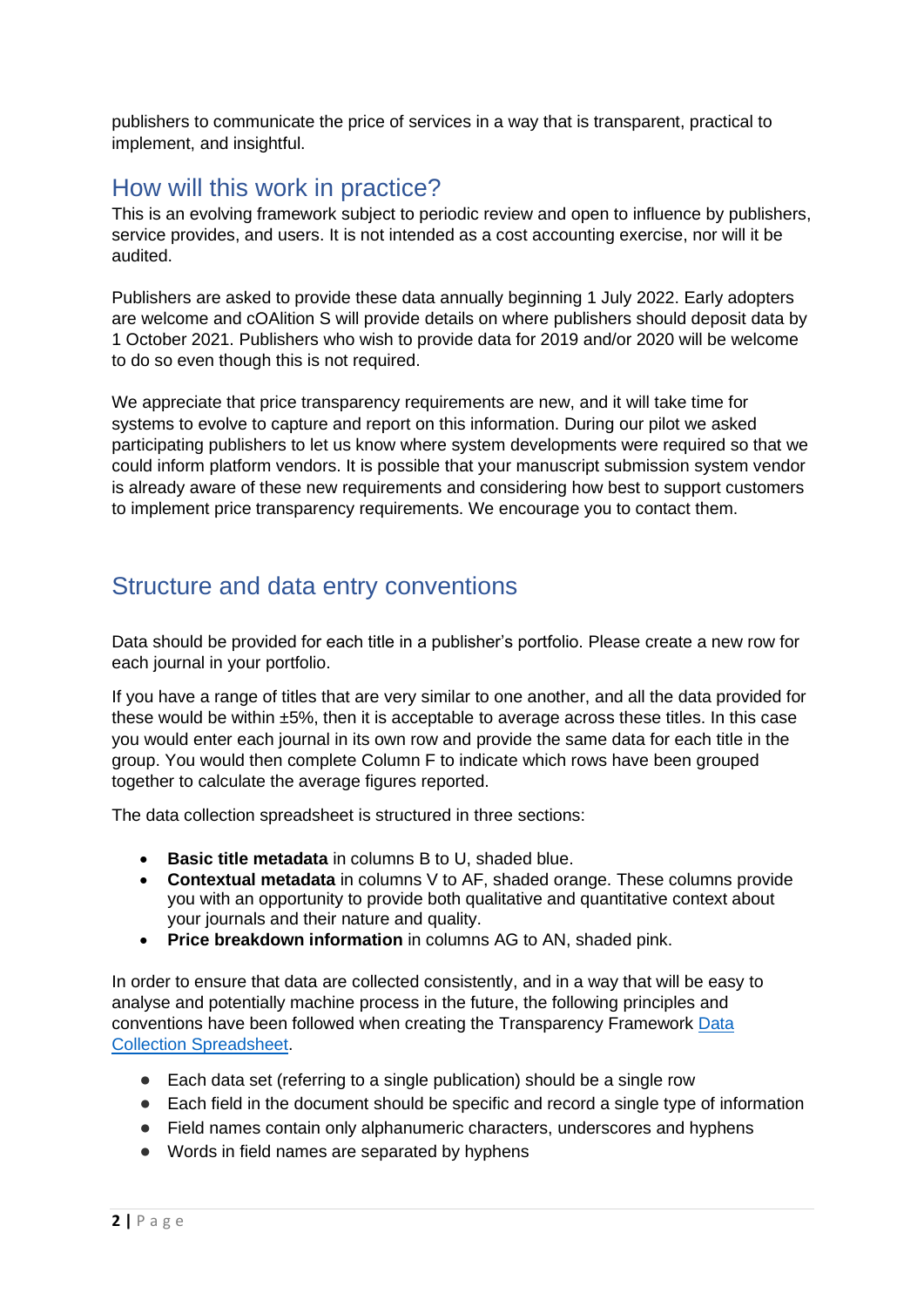- Underscores in field names are used to give some degree of hierarchical structure to column headings (e.g. by using underscores in "counter5\_unique-item-requests" and "counter5\_total-item-requests" it can easily be understood that both these data elements come from the COUNTER Release 5 Guidelines)
- Existing standards should be used for common data types where appropriate, but we also describe how the data can be calculated without reference to these standards.
- Where identifiers for publications, organisations or other entities are required, the identifier scheme used should always be explicit (either in the template or in the response)
- Any measurements (e.g. time periods) should have explicit units of measurement (either in the template or in the response)

# Tips for completing the Data Collection Spreadsheet

If you have journals that are very similar to one another, and all the data provided for these would be within  $+$  or  $-$  5%, then it is acceptable to average across these. Indicate which rows were grouped and averaged in column F.

Columns AG through AN ask you to indicate what percentage of the prices relate to different elements of value delivered. This is not meant to be a detailed cost accounting exercise, estimates are fine. We trust publishers will make good efforts to provide good estimates. There are opportunities to build understanding and trust, or to lose them if estimates are poor or misleading.

For society-owned journals published by a partner both organisations are likely to need to require information for the Data Collection Spreadsheet to be completed. Be sure to factor in the percentage of price for each organisation in columns AG through AN. For example, societies might receive payments for their development of the journal (column AG), their contributions to peer review (column AI), etc. Any one-off costs such as signing bonuses should be amortised over the lifetime of the agreement and the relevant portion for the reporting period included in the relevant column.

Overheads and profit/surplus should be distributed evenly across columns AG through AN.

For ease of data entry, you might find it helpful to add a column to the spreadsheet so that you can add the title or internal identifier for each journal. There is no need to provide this when you share the data.

## Column-by-column guidance

#### **Basic title metadata**

#### **Column B issn\_publication-format\_print**

Only one of columns B, C, D, or E is required to identify the title for which transparency data is supplied.

#### **Column C issn\_publication-format\_electronic**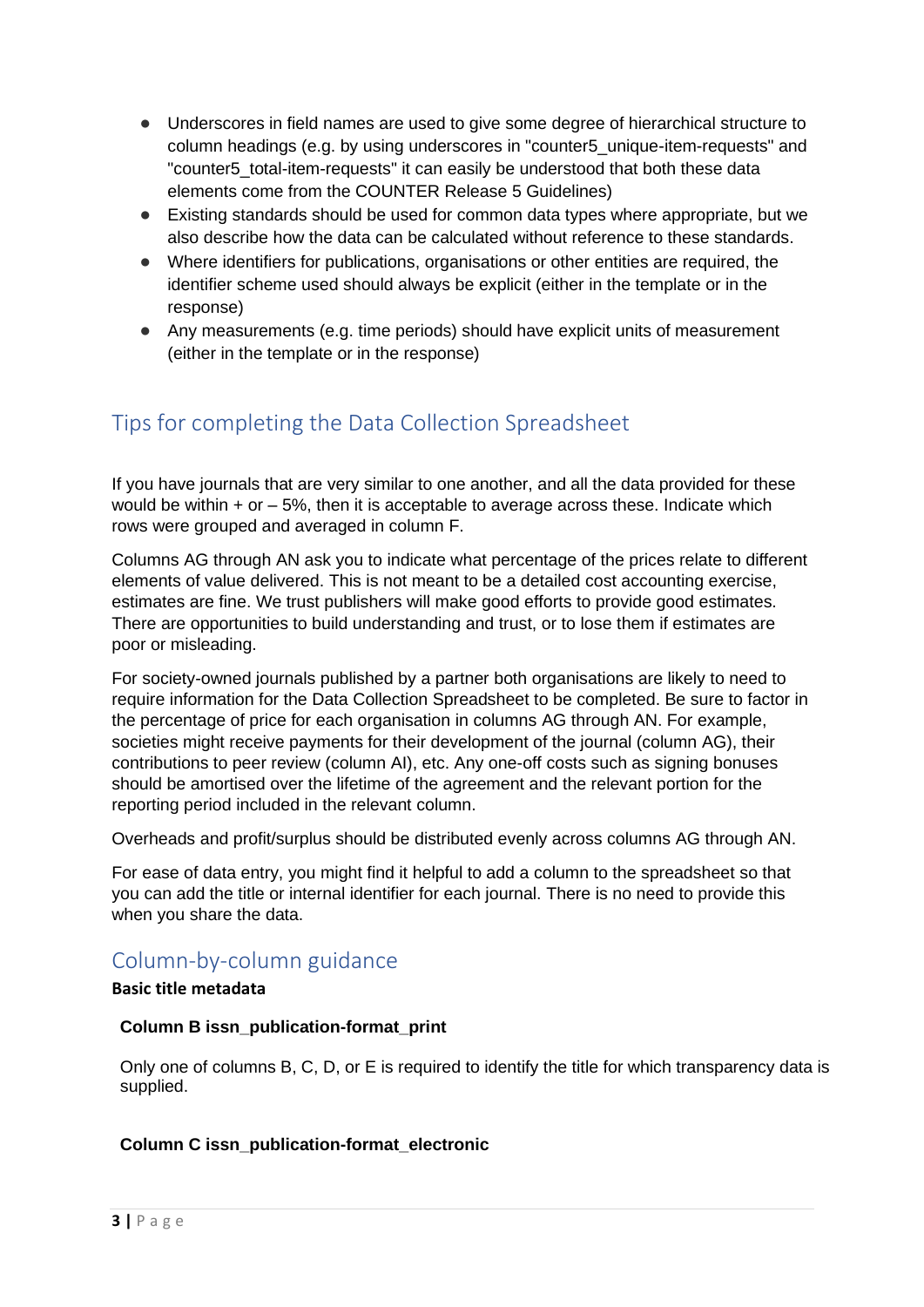Only one of columns B, C, D, or E is required to identify the title for which transparency data is supplied.

#### **Column D issn-l**

Only one of columns B, C, D, or E is required to identify the title for which transparency data is supplied.

#### **Column E journal-id\_doi**

Only one of columns B, C, D, or E is required to identify the title for which transparency data is supplied.

#### **Column F clustered\_titles**

To make the framework easier for publishers to implement, it is possible to group titles that have less than + or – 5% variance in all data fields and to report averages. This field is optional and is used to report which rows of data report such averages.

#### **Column G discipline-area**

This is a required field. Indicate the number from [https://read.oecd-ilibrary.org/science-and](https://read.oecd-ilibrary.org/science-and-technology/frascati-manual-2015_9789264239012-en#page60)[technology/frascati-manual-2015\\_9789264239012-en#page60](https://read.oecd-ilibrary.org/science-and-technology/frascati-manual-2015_9789264239012-en#page60) that best describes your journal **or** choose from one of the following: all disciplines, all STEM disciplines, or all HSS disciplines.

#### **Column H owner\_ROR-ID**

This is an optional field. Where the publication is owned by an organisation other than the publisher (e.g. a Learned Society) then the owner's ROR ID should be supplied.

#### **Column I publisher\_ROR-ID**

This is a required field. ROR ID of the organisation which is responsible for publishing the title.

#### **Column J apc-list-price\_range-low**

This is a required field. The lower price of any APC list price range for primary research articles. If there is just a single APC list price enter the same number in both column J and column K.

#### **Column K apc-list-price\_range-high**

This is a required field. The higher price of any APC list price range for primary research articles. If there is just a single APC list price enter the same number in both column J and column K.

#### **Column L apc-list-price\_currency**

This is a required field. Indicate what currency your list prices are set in using a valid ISO code. These can be found online at [https://en.wikipedia.org/wiki/ISO\\_4217#Active\\_codes.](https://en.wikipedia.org/wiki/ISO_4217%23Active_codes)

#### **Column M apc-waiver-discount\_policy**

This is a required field. A link to the publisher's policy for APC waivers and discounts, if there is one.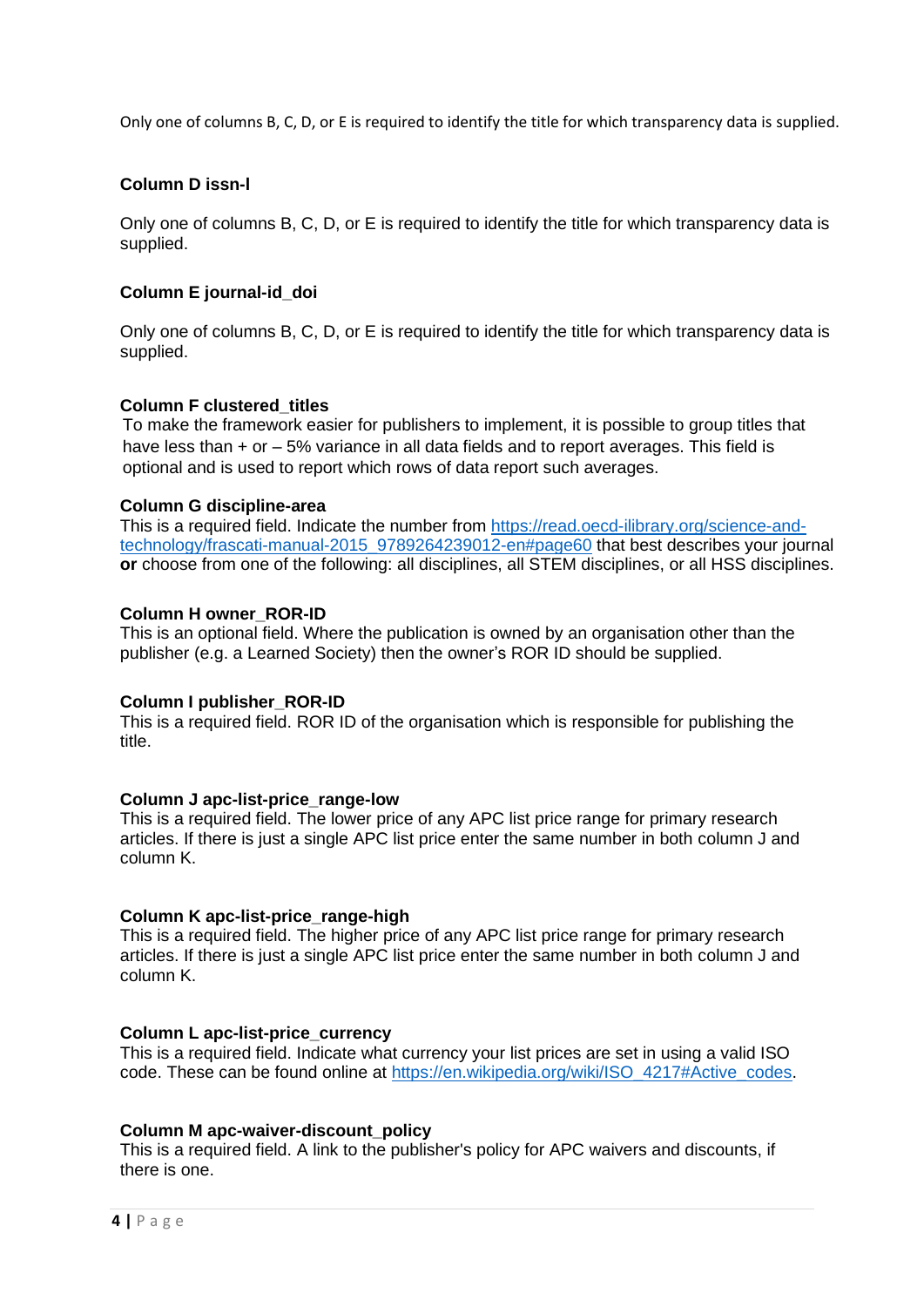#### **Column N subscription-list-price\_range-low**

This is a required field. The lower price of any subscription list price range for primary research articles. If there is just a single subscription list price enter the same number in both column N and column O.

#### **Column O subscription-list-price\_range-high**

This is a required field. The higher price of any subscription list price range for primary research articles. If there is just a single subscription list price enter the same number in both column N and column O.

#### **Column P subscription-list-price\_currency**

This is a required field. Indicate what currency your list prices are set in using a valid ISO code. These can be found online at https://en.wikipedia.org/wiki/ISO\_4217#Active\_codes.

#### **Column Q subscription-list-price\_member-of-the-Association-of-American-Universities**

This is a required field. To facilitate comparison of list prices between publishers, please tell us the subscription list price for a typical research-intensive university in the US.

#### **Column R subscription-discount-policy**

This is a required field. Provide a link to the publisher's policy for discounting subscription prices, if there is one.

#### *NB: If you use forms of pricing other than APCs and subscriptions* for your Open

Access publishing and platform services, please append additional columns at the end of the template (i.e. starting from column AP) to provide list price and currency information.

#### **Column S date-information-submitted**

This is a required field. The date the data in this framework were prepared, using format yyyy-mm-dd.

#### **Column T reporting-period-start**

This is a required field. Ideally the data in this framework should report on articles published in the last full calendar year. We recognise that this may not always be possible (e.g. for a title that is less than 1 year old) and so request that you tell us the start date of the period you are reporting using format yyyy-mm-dd.

#### **Column U reporting-period-end**

This is a required field. Ideally the data in this framework should report on articles published in the last full calendar year. We recognise that this may not always be possible (e.g. for a title that is less than 1 year old) and so request that you tell us the end date of the period you are reporting using format yyyy-mm-dd.

#### **Contextual metadata**

#### **Column V price-transparency-context**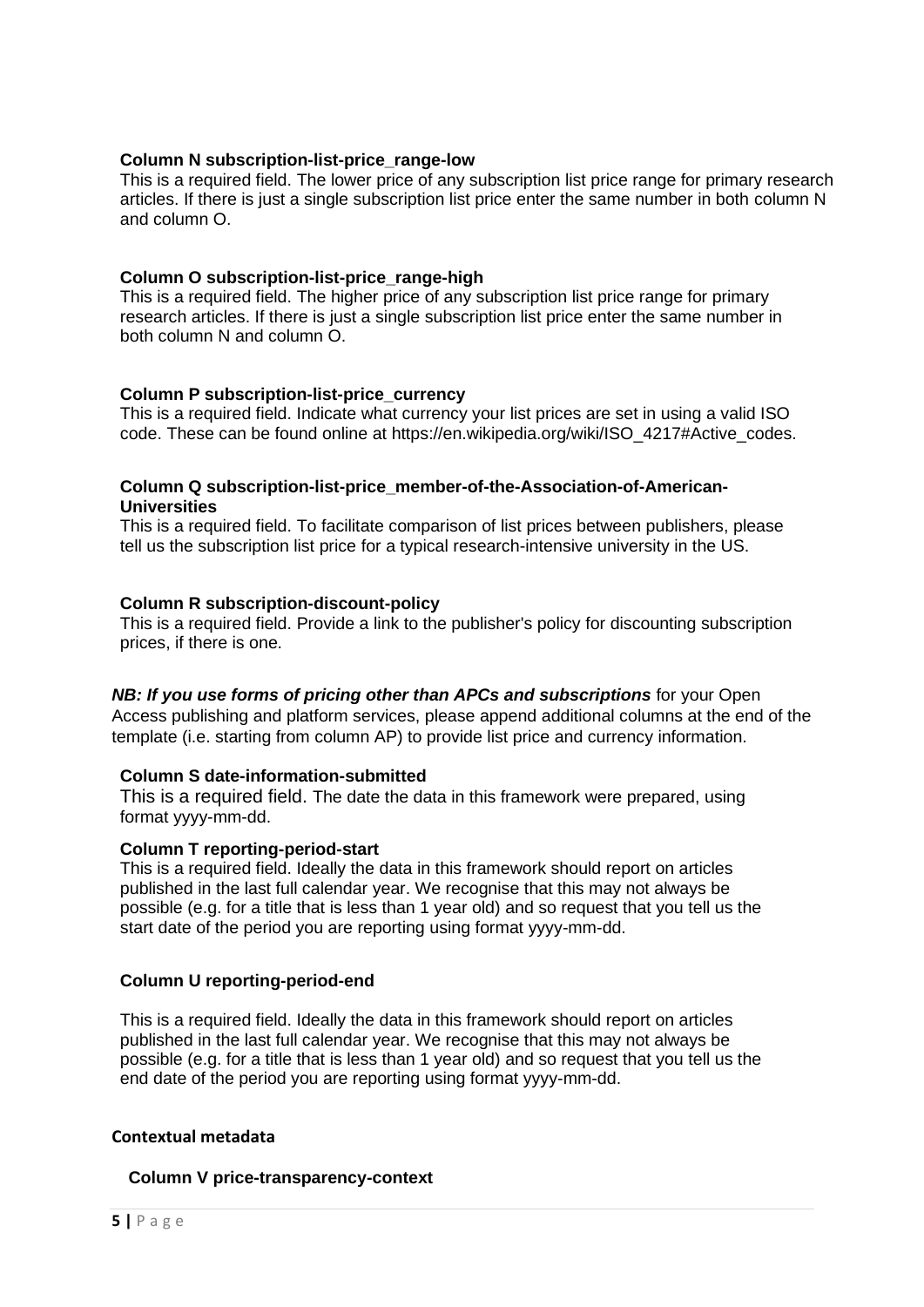This is an optional field. Provide a link to any additional context you would like to make available. This is an opportunity for publishers to share how they have compiled the data for this framework, provide additional insight into how to interpret the figures, or explain why the figures are the way they are. If your journal price does not cover its costs, for example because it is cross-subsidised or benefits from significant revenue streams that are not related to APCs or subscriptions, then this is the place to provide this context if you wish to do so.

#### **Column W research-articles-published**

This is a required field. Number of research articles published in the reporting period. Exclude author corrections, corrigendum, errata, editorials, and reviews.

#### **Column X acceptance-rate**

This is a required field. The acceptance rate for articles published in the reporting period.

#### **Column Y desk-rejection-rate**

This is a required field. Desk rejection rate for the reporting period.

#### **Column Z issue-publication-frequency**

This is a required field. Choose the best of the following choices to describe the frequency of publication issue in your journal:

> Annual (=one per year) Bimonthly (=one every two months) Semiweekly (=two per week) Daily (=one per day) Biweekly (=one ever two weeks) Semiannual (=two per year) Biennial (=one every two years) Triennial (=one every three years) Three times a week Three times a month **Monthly Quarterly** Semimonthly (=two per month) Three times a year **Weekly** Continuously updated **Other**

#### **Column AA median-number-reviews**

This is a required field. Median number of reviews for research articles published in the reporting period. If an article goes back to the same reviewer for a second review, then this counts as two reviews. If reviews cascaded to the journal with a paper, then count this as zero.

#### **Column AB median-time-submission-to-first-decision**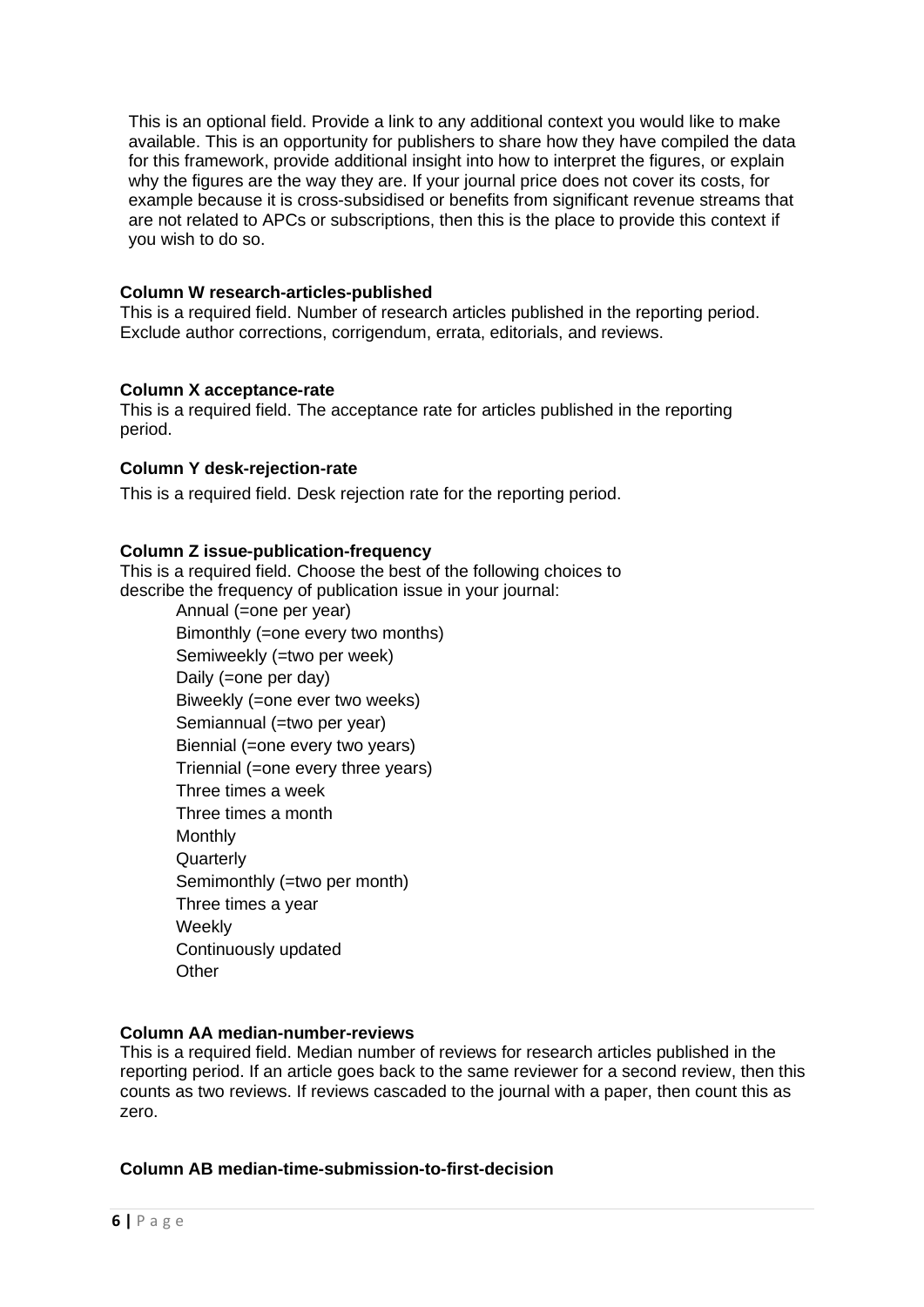This is a required field. Median time in days from submission to first decision in reporting period. Decision means whether to reject or send for peer review. Include decisions based on assessment by in-house prepublication teams, editorial boards, editorial boards and external referees, subeditors, etc.

#### **Column AC median-time-peer-review**

This is a required field. Median time in days that the submitted article is under review using the NISO definition of article versions (https://www.niso.org/publications/niso-rp-8- 2008-jav) in reporting period specified by reporting-period-start and report-period-end.

#### **Column AD median-time-acceptance-to-publication**

This is a required field. Median time in days from the time a manuscript is accepted to the time the version of record is available using the NISO definition of article versions (https://www.niso.org/publications/niso-rp-8-2008-jav) in reporting period specified by reporting-period-start and report-period-end.

#### **Column AE counter5\_unique-item-requests**

This is a required field. Unique Item Requests is a metric in the COUNTER Release 5 standard for usage reporting and which is widely required in library agreements with publishers. If a publisher does not use the COUNTER Release 5 standard, then here is an explanation of how you can make the same calculation:

Total\_Item\_Requests means all usage requests in all formats (PDF, HTML, etc.)

Unique Item Requests means usage of unique content, a journal article for example.

So, if a user views the HTML of an article and also downloads the PDF of the same article, this is counted as:

Total\_Item\_Requests = 2

Unique \_Item\_Requests = 1

The data should be aggregated across customers to provide global usage figures.

#### **Column AF counter5\_total-item-requests**

This is a required field. Total Item Requests is a statistic in the COUNTER 5 standard for usage reporting and which is widely required in library agreements with publishers. If a publisher does not use the COUNTER 5 standard, then Total\_Item\_Requests is the same as 'Total Successful Requests' in COUNTER Release 4. If you use neither version of COUNTER, then here is an explanation of how you can make the same calculation:

Total\_Item\_Requests means all usage requests in all formats (PDF, HTML, etc.)

Unique Item-Requests means usage of unique content, a journal article for example.

So, if a user views the HTML of an article and also downloads the PDF of the same article, this is counted as: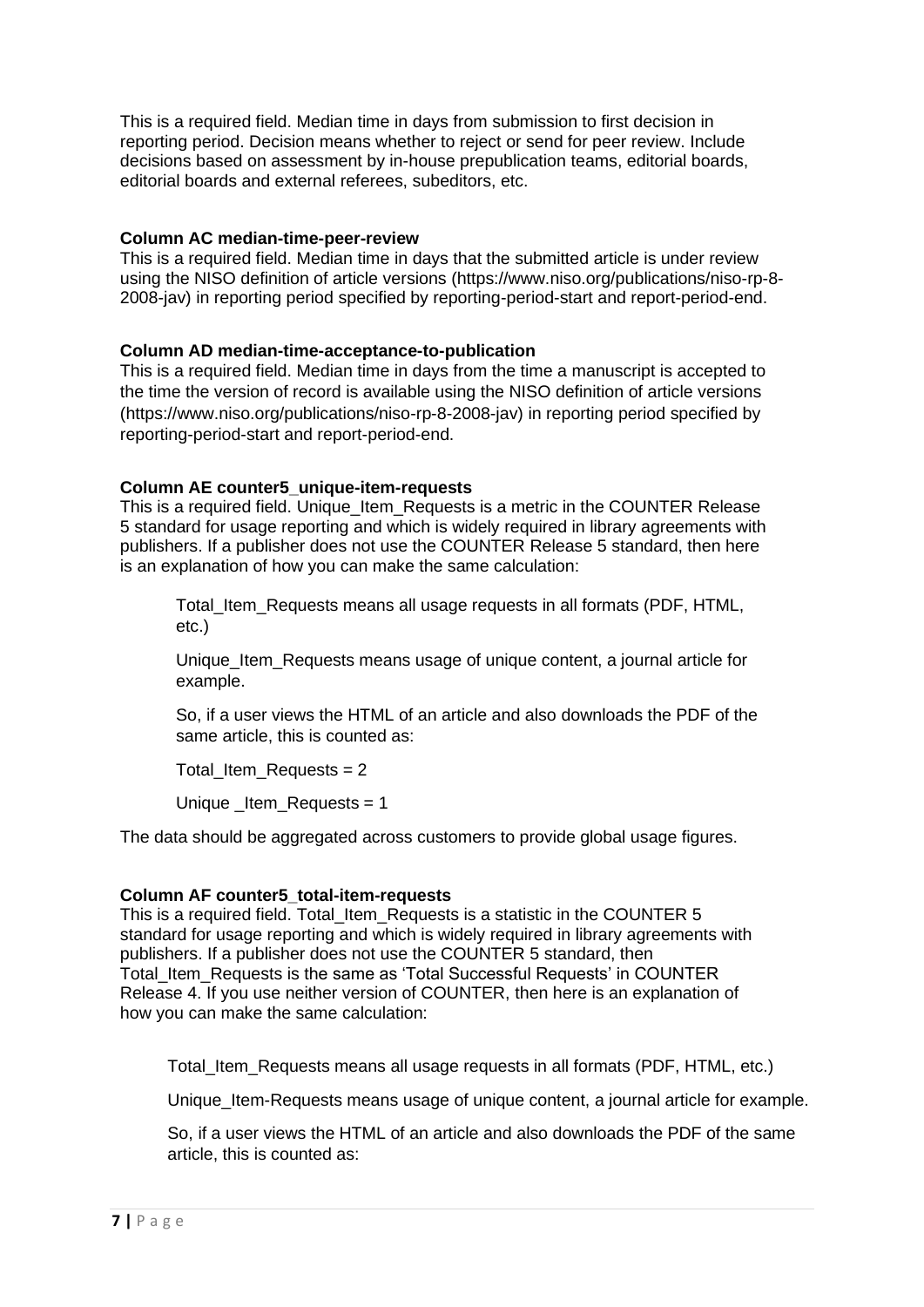Total Item Requests  $= 2$ 

Unique Item Requests  $= 1$ 

The data should be aggregated across customers to provide global usage figures.

#### **Price breakdown information**

#### **Column AG price-breakdown\_journal-community-development**

This is a required field. Note the total of all the "price-breakdown " columns (i.e. columns AG to AN) should be 100.

In this column please include activities to establish or develop the journal so that articles can be submitted (i.e. identify a need for the journal, its aims and scope development, investment in funding for the field, editorial board costs, commissioning content, competitor analysis, benchmarking, policy development, and portfolio development).

#### **Column AH price-breakdown\_submission-first-decision**

This is a required field. Note the total of all the "price-breakdown" columns (i.e. columns AG to AN) should be 100.

In this column include activities move an article from submission to a first decision about whether to reject or send for peer review (e.g. triaging). For information, this column is separated from the next in order to accommodate the Open Platform publishing model.

#### **Column AI price-breakdown\_peer-review**

This is a required field. Note the total of all the "price-breakdown " columns (i.e. columns AG to AN) should be 100.

In this column include all peer review activities including specialist reviews but please do not factor in time or resources donated by editors or reviewers (i.e. recruiting and training peer reviewers and the editors who work with them, peer review management and tracking systems). If the journal operates post-publication peer review, please enter 0% in this column.

#### **Column AJ price-breakdown\_services-acceptance-publication**

This is a required field. Note the total of all the "price-breakdown " columns (i.e. columns AG to AN) should be 100.

In this column please include activities from the time an article is accepted to the time it is published (i.e. copyediting, formatting, typesetting, proofreading, assigning and depositing DOIs, XML file conversion (if content is not born XML), tagging, quality assurance checks, integration with abstract and index

databases/aggregators/repositories/APC management systems, figure re-lettering or other improvements, dealing with article enhancements such as video abstracts, proofing process and author engagement around this, issue compilation, issue line up, printing, alignment with synchronous articles, vendor management, article pipeline management; addition of ORCIDs and other IDs to support funder/institutional disambiguation, checking references, design).

#### **Column AK price-breakdown\_services-post-publication**

This is a required field. Note the total of all the "price-breakdown\_" columns (i.e. columns AG to AN) should be 100.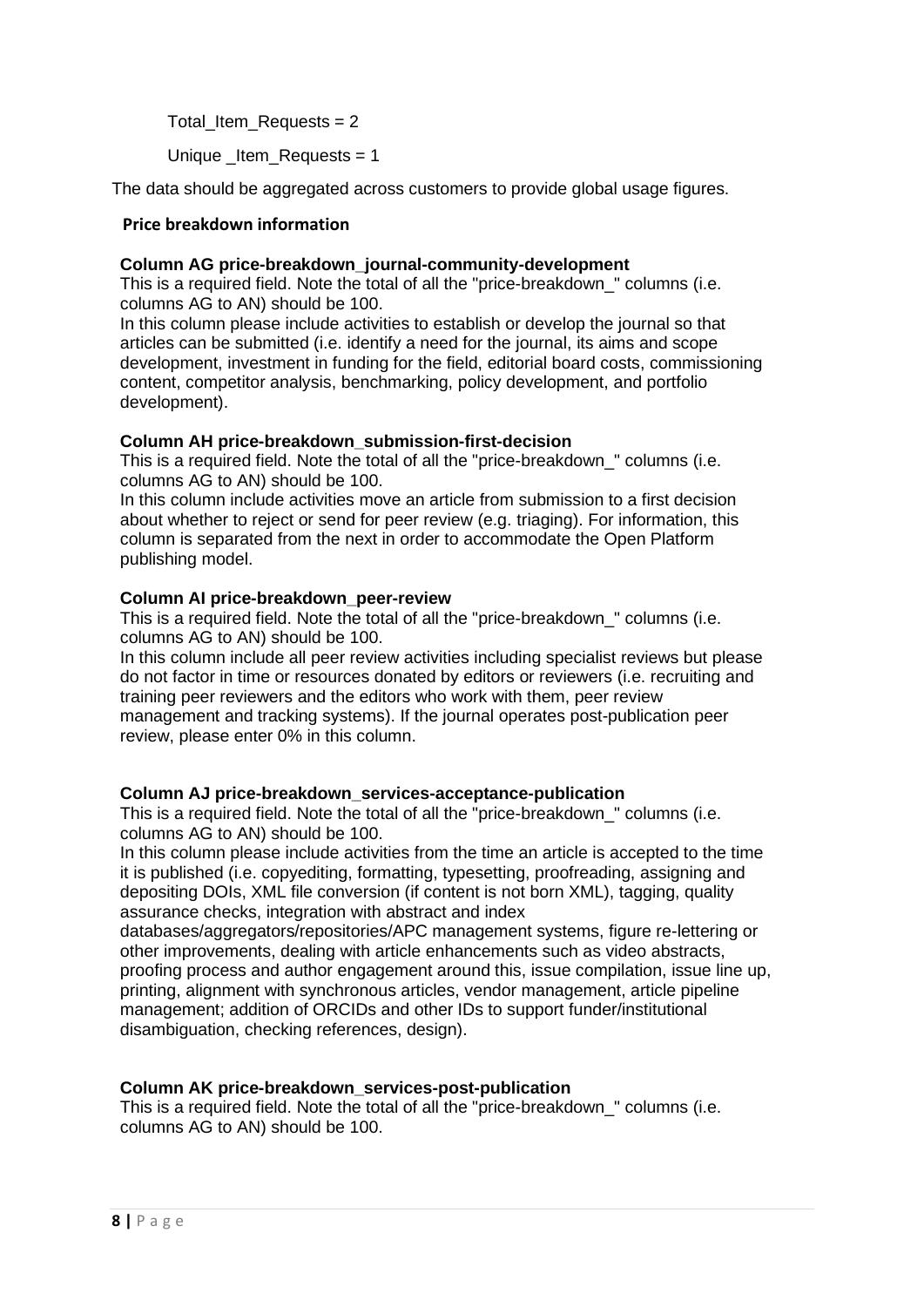In this column please include post-publication activities (i.e. handling ethical queries, provision of usage statistics, long-term preservation and access, reader services, postage, inventory and stock control).

#### **Column AL price-breakdown\_platform-development-support**

This is a required field. Note the total of all the "price-breakdown\_" columns (i.e. columns AG to AN) should be 100.

In this column please include platform development, hosting, and support costs including vendor management. One-off development costs should be amortized over 3 years and figures for the relevant reporting period included.

#### **Column AM price-breakdown\_sales-marketing**

This is a required field. Note the total of all the "price-breakdown\_" columns (i.e. columns AG to AN) should be 100.

Please include all sales and marketing activities (i.e. sales teams, sales administration, legal costs for contracts, negotiations with consortia and libraries, sales agents, invoicing, payments collection, debt recovery, bad debt write-offs, integration with and promotion on social media networks, sponsorship).

#### **Column AN price-breakdown\_author-customer-support**

This is a required field. Note the total of all the "price-breakdown\_" columns (i.e. columns AG to AN) should be 100.

Please include activities related to non-editorial author support and library customer support (e.g. helpdesk, usage/impact/other reports, training, author queries about copyright or CC licenses).

## Acknowledgments

We are grateful to:

**Project steering group members** – Ivy Anderson, Chris Banks, Rachel Bruce, Liam Earney, Sarah Greaves, Hannah Hope, Steven Inchcoombe, Jasmin Lange, Robert Kiley, and Falk Reckling

**Pilot participants** - Mathias Astell, Rachel Bruce, Sophie Estelle, Georgie Field, Richard Gallagher, Sarah Greaves, Steven Inchcoombe, Paul Johnson, Daniel Keirs, Robert Kiley, Bianca Kramer, Anna Kurek, Rachael Lammey, Jasmin Lange, Michael Markie, Claire Moulton, Niamh O'Connor, Stephanie Paalvast, Bernd Pulverer, Elin Reeves, Johan Rooryck, and Katie Ward

**R2R workshop participants** – Suzanne Abbott, Roheena Anand, Chris Banks, James Barnett, Laura Cox, Jessica Dennesen, Georgie Field, Jen Goodrich, Daniel Jopling, Andrew Kelly, Arend Küster, Richard Bruce Lamptey, Teresa Lewis, Kamran Naim, Erin Osborne-Marti, Stephanie Paalvast, Amy Price, Claire Rawlinson, Tom Relf, Sneha Rhode, David Ross, Sarah Theissen, Jemima Warren, and Cecilia Heyman Widmark

The following standards, schema and sources were consulted in the process of designing the Transparency Framework Data Collection Spreadsheet:

- JATS
- CrossRef API